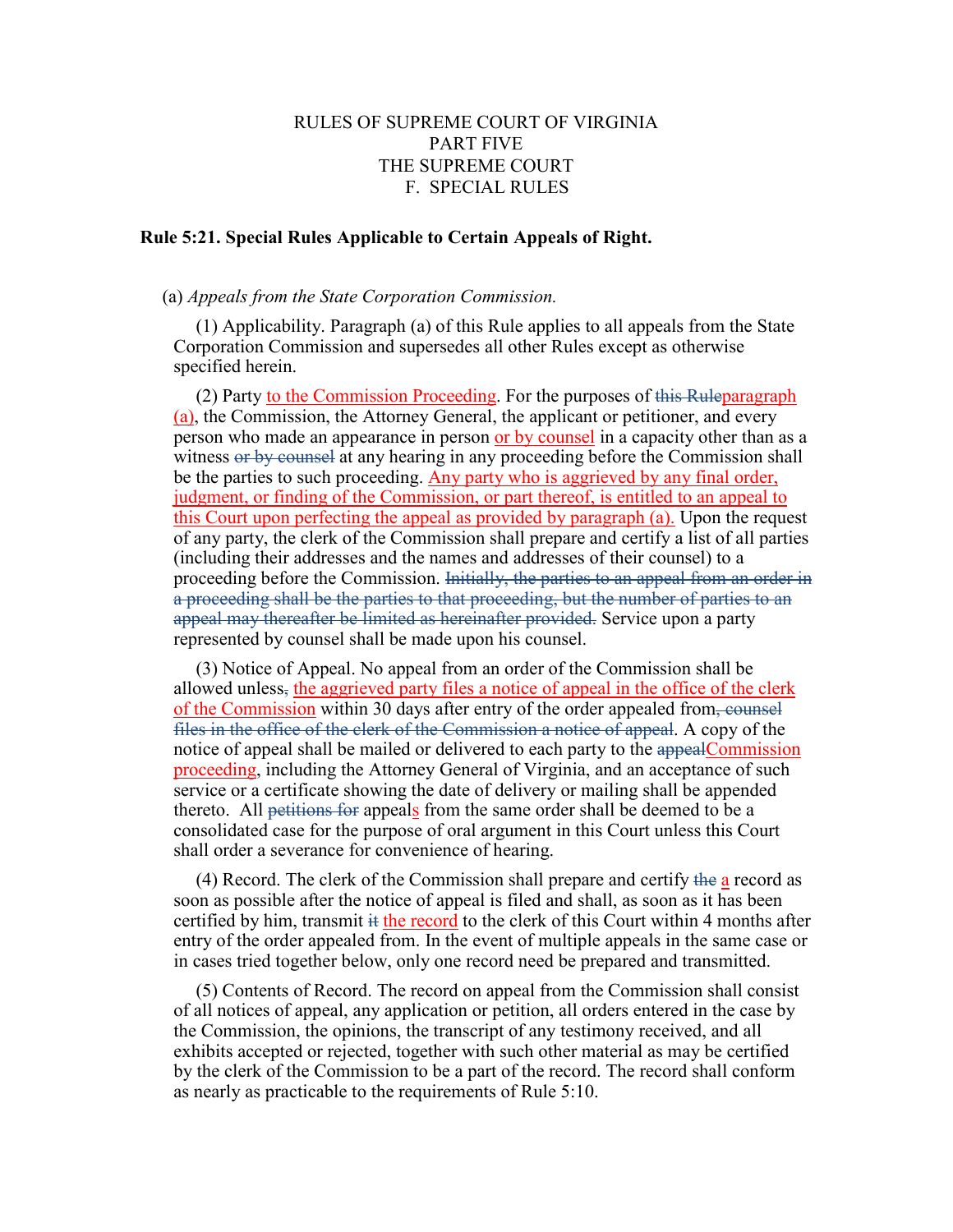(6) Alignment of Parties. Within 21 days after the notice of appeal shall have been filed in the office of the clerk of the Commission, each party who has not filed a notice of appeal and who intends to participate in the appeal shall file in the office of the clerk of the Commission and shall mail to every other party a notice that he intends to participate as an appellant or as an appellee. Every party who seeks reversal or modification of the order appealed from shall be deemed an appellant, and every party who seeks affirmance of the order appealed from shall be deemed an appellee. Every party who does not file such a notice and every party who, having filed such a notice as an appellant, does not thereafter file a petition for appeal shall be deemed no longer to be a party to the appeal, and no further papers need be served on him. Notwithstanding the foregoing provisions, (i) a necessary party who does not file such a notice or petition for appeal shall be deemed an appellee, and (ii) the Commission need not file such a notice and shall be deemed an appellee.

 $(7)$  Petition for Appeal. Only a party who has filed a notice of appeal in compliance with paragraph  $(a)(3)$  of this Rule may file a petition for appeal. A party filing a notice of appeal shall file a petition for appeal The petition(s) for appeal, accompanied by the prescribed filing fee, shall be filed in the office of the clerk of this Court within 4 months after entry of the final order, judgment or finding by the Commission and, prior to the filing of the petition shall mail or deliver a copy to every other party to the Commission proceeding. Each party deemed to be an appellant shall file a petition for appeal, as limited hereafter, and shall, before the petition is filed, mail or deliver a copy to every other party to the appeal. Except as provided herein, the provisions of Rule 5:17 do not apply to a petition filed pursuant to this paragraph. The petition for appeal need only shall identify the order appealed from, with its date, contain a prayer that the appeal be granted and the date of the order, contain assignments of error, and include the certificate required by Rule 5:17(i). Oral argument on the petition shall not be allowed nor will a brief in opposition be received. If the petition prays for a suspension of the effectiveness date of the order appealed from, it shall contain an assignment of error regarding the effective date of the order appealed from and such statements of the facts and argument as shall be necessary for an understanding of the this assignments of error. In that event, a brief in opposition will be received and oral argument may be granted. The brief in opposition must be filed within 15 days of the filing of the petition for appeal, may be no longer than 10 pages or 1,750 words, and may only address the assignment of error regarding the effective date of the order appealed from. Oral argument on the assignment of error regarding the effective date of the order appealed from may be granted.

(8) Award of Appeal. When the notice of appeal, the record, and the petition(s) for appeal appear to have been filed in the manner provided herein and within the time provided herein and by law, the clerk of this Court shall forthwith enter an order docketing the appeal, requiring such bond as the clerk shall deem proper. The clerk's action shall be subject to review by this Court.

 $(97)$  Assignments of Error. Within 10 days after the issuance by the clerk of this Court of the certificate pursuant to Rule 5:23, each party appellant shall file assignments of error in the office of the clerk of this Court and mail a copy thereof to every other party to the appeal. Under a heading entitled The assignments of error shall be listed under a heading entitled "Assignments of Error." The assignments of error shall be listed, clearly and concisely and without extraneous argument, identify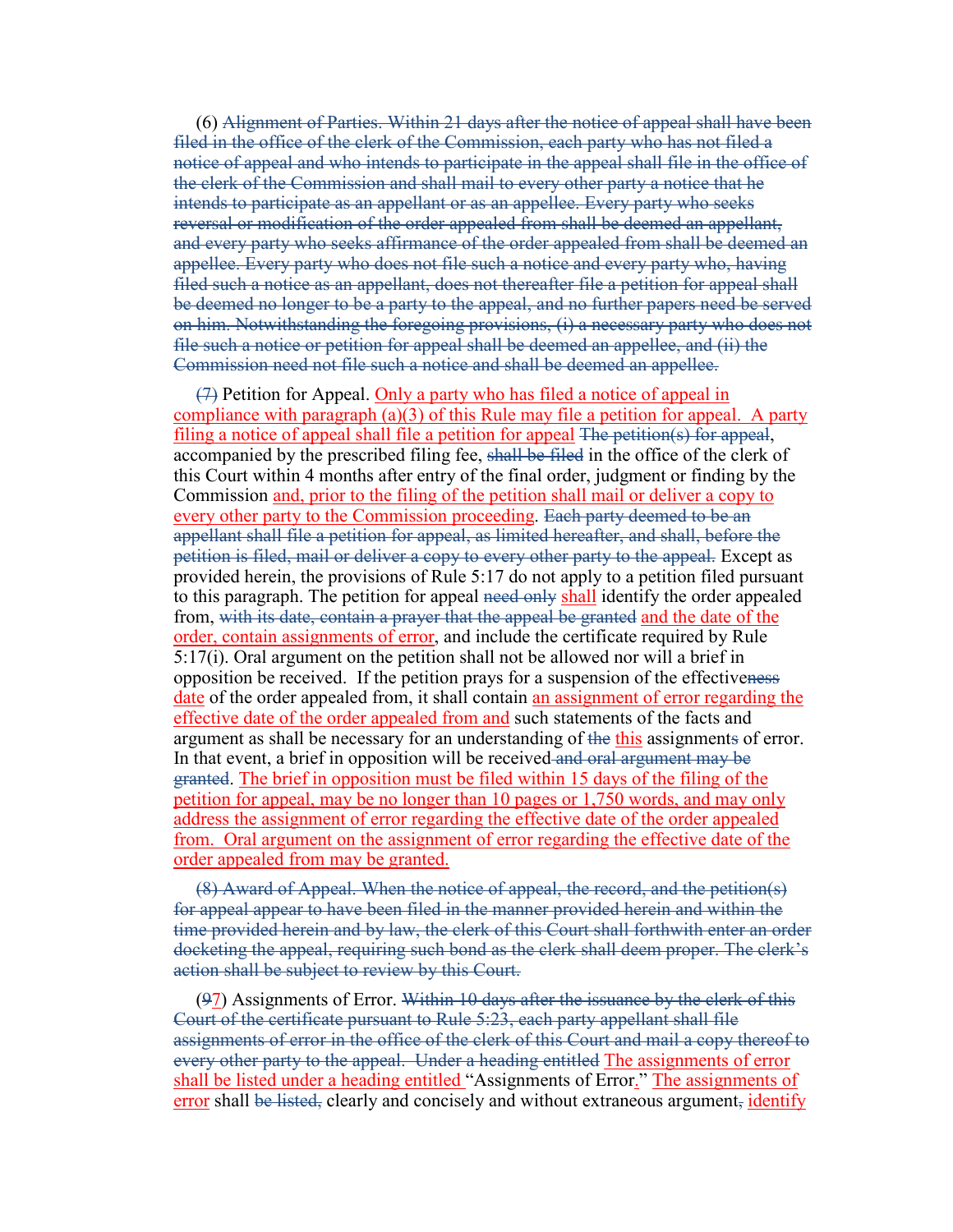the specific errors in the rulings below upon which the party intends to rely. A clear and exact reference to the pages of the transcript, written statement of facts, or record where the alleged error has been preserved shall be included with each assignment of error. Only errors so assigned will be noticed by this Court and no error not so assigned will be considered as grounds for reversal of the decision below. No ruling by the Commission will be considered as a basis for reversal unless an objection was stated with reasonable certainty at the time of the ruling, except for good cause shown or to enable this Court to attain the ends of justice. An assignment of error which merely states that the judgment is contrary to the law and the evidence is not sufficient.

(8) Award of Appeal. When the notice(s) of appeal, the record, and the petition(s) for appeal appear to have been filed in the manner provided herein and within the time provided herein and by law, the clerk of this Court shall forthwith enter an order docketing the appeal, requiring such bond as the clerk shall deem proper. The clerk's action shall be subject to review by this Court.

(9) Notice of Participation in an Appeal. Within 21 days after an appeal from a Commission order has been docketed as provided in subparagraph (8), any party to the Commission proceeding who did not file a notice of appeal may file a notice of participation with the clerk of this Court. The notice shall identify whether the party seeks to be an appellant or appellee. If there is more than one appellant, the notice of participation as an appellant must identify the specific appellant(s) with which the participating appellant will align. Participating parties shall follow the briefing schedule and requirements of subparagraph 10, except that a participating party may not raise any additional assignments of error or cross-error. The notice of participation as appellant or appellee shall be mailed or delivered to every other party to the Commission proceeding.

Every party who has not filed a notice of appeal or notice of participation, or having filed a notice of appeal does not file a petition as provided herein, shall not be a party to the appeal and no further papers shall be served on such party. Notwithstanding the foregoing provision, a necessary party who does not file a notice of appeal, petition or notice of participation shall be deemed an appellee. The Commission need not file a notice of participation and shall be deemed an appellee.

(10) Further Proceedings. Further proceedings in this Court shall conform to Rules 5:23 through 5:38 provided that (i) the time within which the appellee may file with the clerk of this Court a designation of the additional parts of the record that the appellee wishes included in the appendix (Rule 5:32(b)) shall be extended to 30 days after the date of the certificate of the clerk of this Court pursuant to Rule 5:23 an appeal has been awarded; and (ii) the time within which the opening brief of the appellant( $s$ ) shall be filed in the office of the clerk of this Court shall be extended to 50 days after such date.

(11) Additional Brief. An appellant who seeks relief different from that sought by another appellant may file an answering brief at the time prescribed for filing the brief of appellee. Withdrawal or Settlement of Pending Appeal. A party who filed a notice of and petition for appeal may withdraw his appeal. Notice of withdrawal or settlement shall conform to Rule 5:38. Settlement or withdrawal of an appeal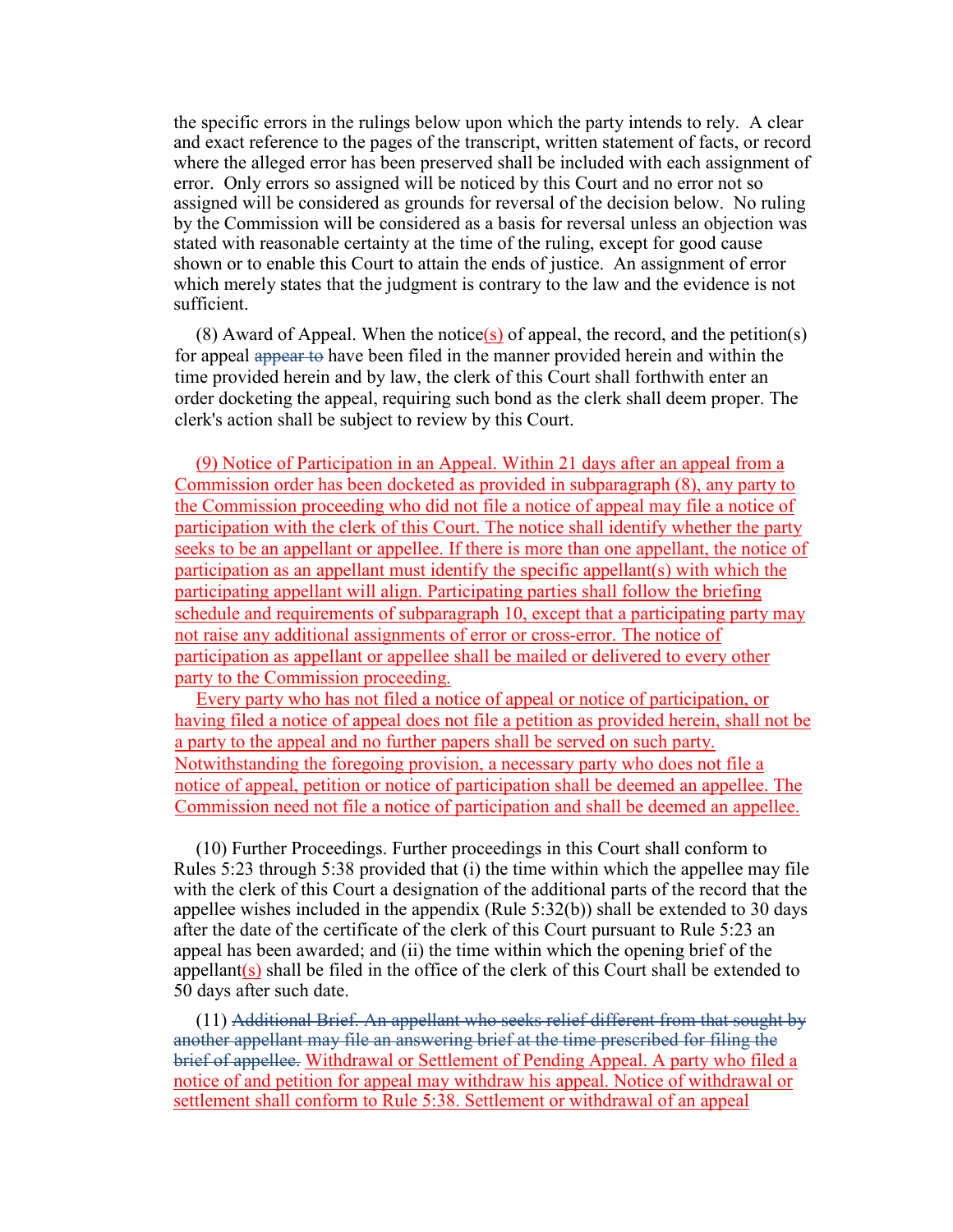terminates that appellant's appeal and any participating party aligned with that appellant shall be deemed to have withdrawn its participation in the settled or withdrawn appeal.

(b) *Appeals from the Virginia State Bar Disciplinary Board or a Three-Judge Circuit Court Determination.*

(1) Applicability. Paragraph (b) of this Rule applies to appeals from the Virginia State Bar Disciplinary Board, pursuant to Part 6, § IV, Paragraph 13-26 of the Rules of the Supreme Court of Virginia, and to appeals from the decisions of a three-judge circuit court pursuant to Code  $\S$  [54.1-3935.](http://leg1.state.va.us/cgi-bin/legp504.exe?000+cod+54.1-3935) As used in this paragraph, "Respondent" is defined as the attorney who is appealing the decision of the disciplinary proceeding.

(2) Perfecting the Appeal.

(i) Provisions for Appeals from the Virginia State Bar Disciplinary Board. No appeal shall be allowed under this paragraph unless the Respondent files a notice of appeal and assignments of error with the clerk of the Disciplinary System within 30 days after the Memorandum Order is served on the attorney by certified mail, return receipt requested, at the attorney's last address on record for membership purposes with the Virginia State Bar. At the same time the Respondent files a notice of appeal and assignments of error, a copy of the notice of appeal and assignments of error must be sent to the counsel for the Bar and the Attorney General of Virginia. The Respondent is responsible for filing a transcript in compliance with Rule 5:11. The date of the Memorandum Order shall be the date from which the time limits contained in Rule 5:11 shall run. This action within the time prescribed is mandatory. Upon timely compliance with these rules, the Clerk of the Supreme Court shall docket the appeal as provided in Rule 5:23.

(ii) Provisions for Appeals from a Three-Judge Circuit Court. No appeal shall be allowed under this paragraph unless the Respondent files a notice of appeal and assignments of error with the clerk of the three-judge circuit court within 30 days after the entry of the final judgment and, at the same time, mails a copy of the notice of appeal and assignments of error to counsel for the Bar and the Attorney General of Virginia. The Respondent is responsible for filing a transcript in compliance with Rule 5:11. The date of the judgment shall be the date from which the time limits contained in Rule 5:11 shall run. This action within the time prescribed is mandatory. Upon timely compliance with these rules, the Clerk of the Supreme Court shall docket the appeal as provided in Rule 5:23.

(3) Record on Appeal. The clerk of the Disciplinary System or the clerk of the three-judge circuit court shall compile and transmit the record as set out in Rules 5:10, 5:11, and 5:13. The clerk shall immediately notify by certified mail the Respondent, and the Respondent's counsel, if any, and the Attorney General of the date the record is filed with the clerk of this Court. At the time the record is filed, the clerk shall also notify the clerk of this Court and the Respondent whether the Attorney General or Bar Counsel will represent the interests of the Commonwealth as appellee.